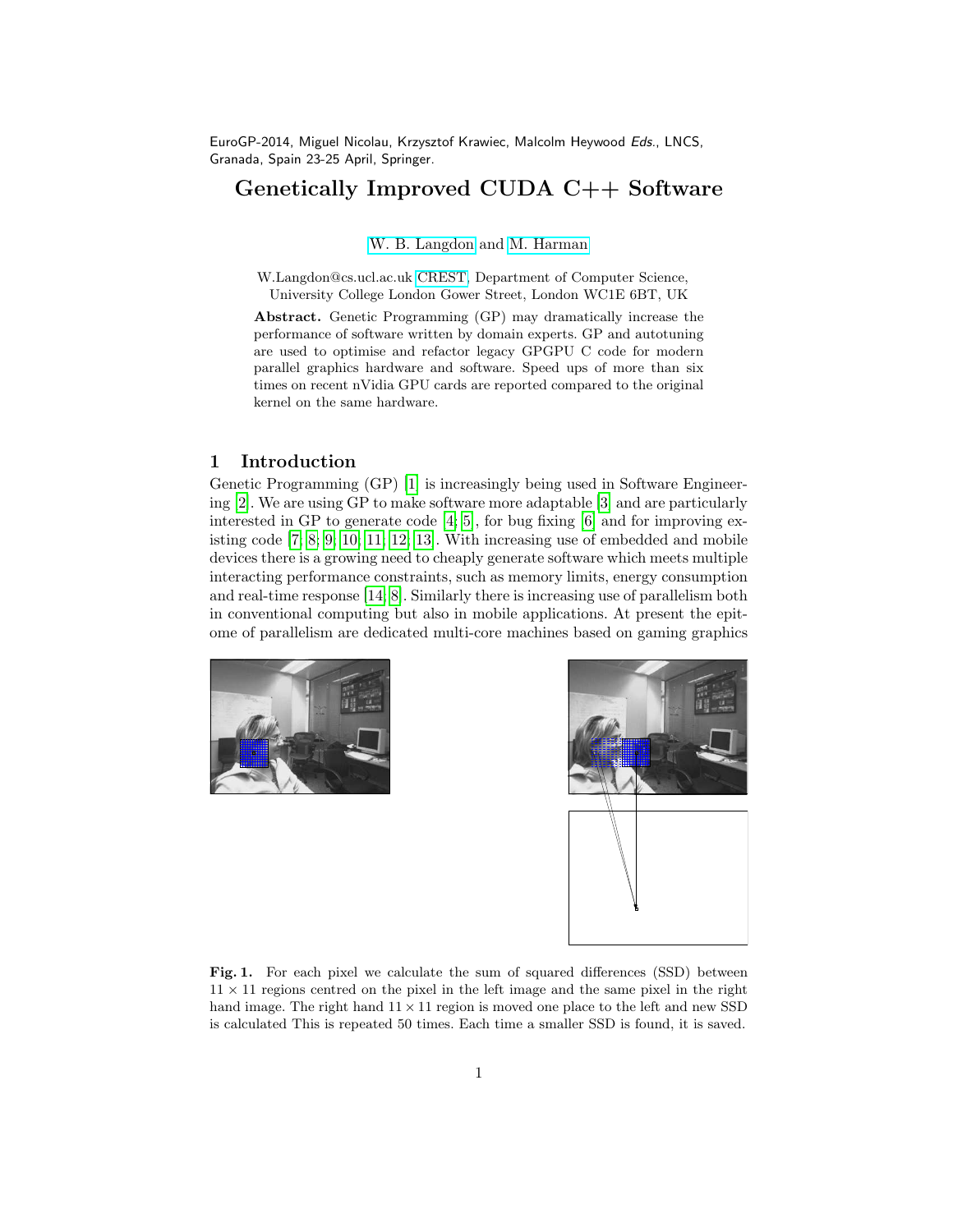<span id="page-1-0"></span>Table 1. GPU Hardware. Year each was announced by nVidia in column 2. Third column is CUDA compute capability level. Each GPU chip contains a number of identical and more or less independent multiprocessors (column 4). Each MP contains a number of stream processors (cores, column 5) whose speed is given in column 7. Measured data rate (ECC on) between the GPU and its on board memory in last column.

| Name                                                               | Capability $MP \times$ cores         |  | Clock | Caches                                                        |    | Bandwidth |
|--------------------------------------------------------------------|--------------------------------------|--|-------|---------------------------------------------------------------|----|-----------|
|                                                                    |                                      |  | GHz   | L1                                                            | L2 | GB/s      |
| Quadro NVS 290 2007 1.1 $2 \times 8 = 16$ 0.92                     |                                      |  |       | none                                                          |    | -4        |
| GeForce GTX 295 2009 1.3 $30 \times 8 = 240$ 1.24                  |                                      |  |       | none                                                          |    | 92        |
| Tesla T10                                                          | $2009\;1.3\;30\times\;8=\;240\;1.30$ |  |       | none                                                          |    | 72        |
| Tesla C2050 2010 2.0 $14 \times 32 = 448$ 1.15 $16/48KB$ 0.75 MB   |                                      |  |       |                                                               |    | 101       |
| GeForce GTX 580 2010 2.0 16 $\times$ 32 = 512 1.54 16/48KB 0.75 MB |                                      |  |       |                                                               |    | 161       |
| Tesla K20c                                                         |                                      |  |       | $2012\ 3.5\ 13 \times 192 = 2496\ 0.71\ 16/32/48KB\ 1.25\ MB$ |    | 140       |

cards (GPUs). Although originally devised for the consumer market, they are increasingly being used for general purpose computing on GPUs (GPGPU) [\[15\]](#page-11-14) with several of today's fastest peta flop super computers being based on GPUs. However, although support tools are improving, programming parallel computers continues to be a challenge and simply leaving code generation to parallel compilers is often insufficient. Instead experts, e.g. [\[16\]](#page-11-15), have advocated writing highly parametrised parallel code which can then be automatically tuned. Unfortunately this throws the load back on to the coder [\[17\]](#page-11-16). Here we demonstrate that genetic programming can work with an auto-tuner to adapt human written code to new circumstances and different hardware. In total we consider six types of hardware of differing ages, architectures and very different performance (Table [1\)](#page-1-0). GP can give more than a six fold performance increase relative to the original system on the same hardware (Table [4\)](#page-7-0).

## <span id="page-1-1"></span>2 Source Code: StereoCamera

The StereoCamera system was written by nVidia's stereo image processing expert Joe Stam [\[18\]](#page-11-17) for the first version of CUDA. V1.0b is available from Source-Forge but, despite Moore's Law [\[19\]](#page-11-18), and except for my bugfix, it has not been updated since 2008.

For each pixel in the left image, GPU code stereoKernel reports the number of pixels the right image has to be shifted to get maximal local alignment (see Figure [1\)](#page-0-0). It does this by minimising the sum of squares of the difference (SSD) between the left and right images in a  $11 \times 11$  area around each pixel. Once SSD has been calculated, the grid in the right hand image is displaced one pixel to the left and the calculation is repeated. SSD is calculated for 0 to 50 displacements and the one with the smallest SSD is reported.

Considerable savings can be made by reducing the total number of calculations by sharing intermediate calculations [\[18,](#page-11-17) Fig. 3]. Each SSD calculation involves summing 11 columns (each of 11 squared discrepancy values). By saving the column sums in shared memory adjacent computational threads can calculate just their own column and then read the remaining ten column values calculated by their neighbouring threads.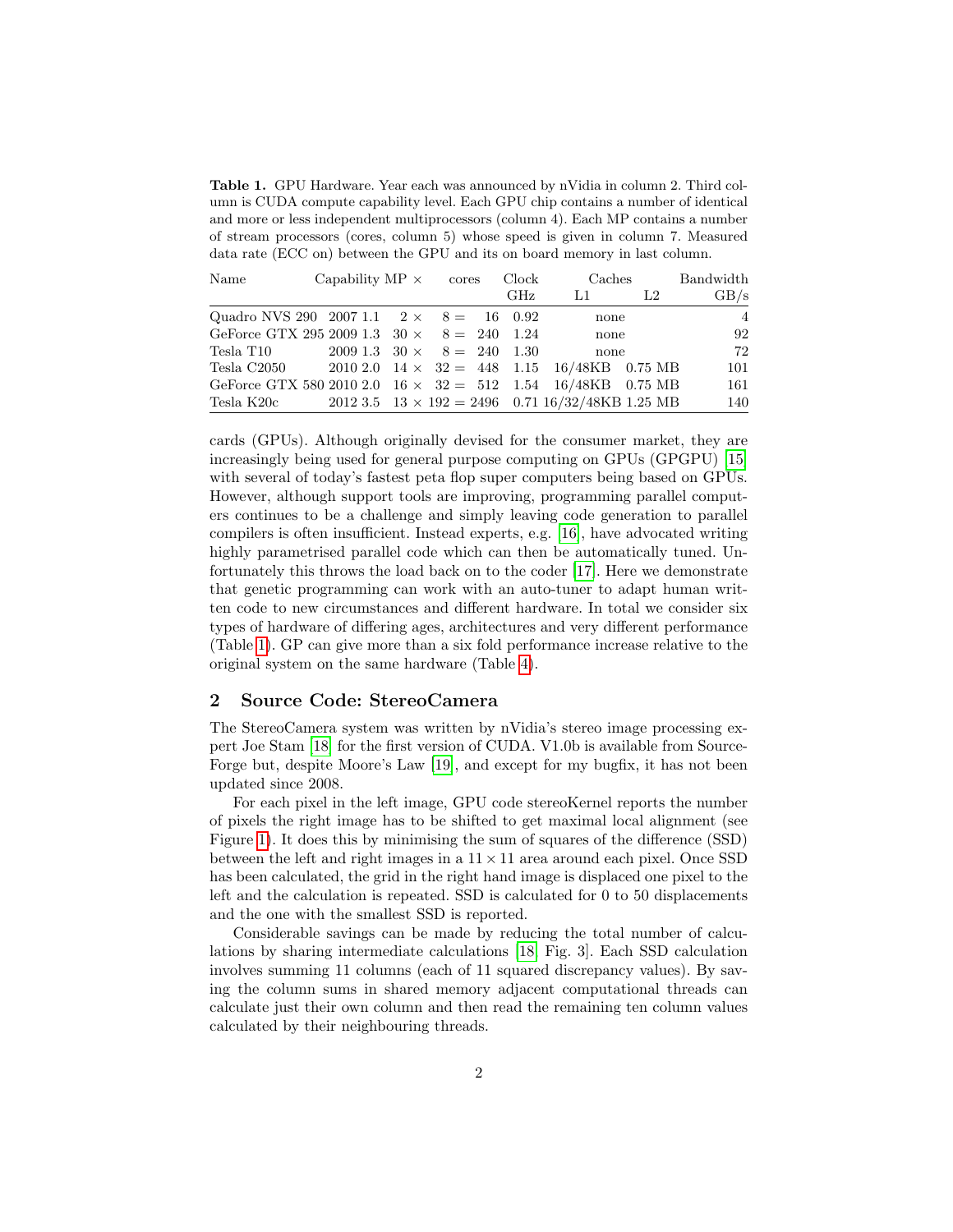After one row of pixel SSDs have been calculated, when calculating the SSD of the pixels immediately above, ten of the eleven rows of SSD values are identical. The SSD for the pixel above is then the total SSD plus the contribution for the new row minus the contribution from the lowest row (which is no longer included in the  $11 \times 11$  area). The more rows which share their partial results, the more efficient is the calculation but then there is less scope for performing calculations in parallel. Ideally all the image data for both left and right images (including halos and discrepancy offsets) should fit within the GPU's texture caches. The macro ROWSperTHREAD (40) determines how many rows are calculated together in series. The macro  $BLOCK_{\nu}$  (64) determines how the image is partitioned horizontally. In practise all these factors interact in non-obvious hardware dependent ways.

## 3 Example Stereo Pairs from Microsoft's I2I Database

Microsoft's I2I database contains 3010 stereo images. Figure [1](#page-0-0) (top) is a typical example. Many of these are in the form of movies taken in an office environment. Almost images all are  $320\times240$  pixels. We took the first 200 pairs for training leaving 2810 for validation. Notice we are asking the GP to create a new version of the CUDA stereoKernel GPU code which is tuned to pairs of images of this type. As we shall see (in Section [8\)](#page-7-1) the improved GPU code is indeed tuned to  $320\times240$  images but still works well on the other I2I stereo pairs.

# <span id="page-2-0"></span>4 Pre- and Post- Evolution Tuning and

## Post Evolution Minimisation of Code Changes

In initial genetic programming runs, it became apparent that there are two parameters which have a large impact on run time but whose default settings are not suitable for the GPUs now available. It is feasible to run StereoCamera on all reasonable combinations and simply choose the best for each GPU. Hence the revised strategy is to tune ROWSperTHREAD and BLOCK W before running the GP. (DPER, Section [5.2,](#page-3-0) is not initially enabled.) As with [\[6\]](#page-11-5) and our GISMOE approach [\[10\]](#page-11-9), after GP has run the best GP individual from the last generation is minimised. Finally ROWSperTHREAD, BLOCK W and DPER are tuned again. (Often no further changes were needed.)

For each combination of parameters, the kernel is compiled and run. By recompiling rather than using run time argument passing, the nVidia nvcc  $C++$ compiler is given the best chance of optimising the code (e.g. loop unrolling) for these parameters and the particular GPU.

BLOCK W values were based on sizes of thread blocks used by nVidia in the examples supplied with CUDA 5.0. (They were 8, 32, 64, 128, 192, 256, 384 and 512.) All small ROWSperTHREAD values or values which divide into the image height (240) were tested. (I.e., 1, ... 18, 20, 21, 24, 26, 30, 34, 40, 48, 60, 80, 120 and 240.) Except for the NVS 290, which has only two multiprocessors, autotuning reduced ROWSperTHREAD from 40 to 5 before the GP was run. In many cases this gave a big speed up (see middle and last columns of Table [4\)](#page-7-0).

The best GP individual in the last generation is minimised by starting at its beginning and progressively removing each individual mutation and comparing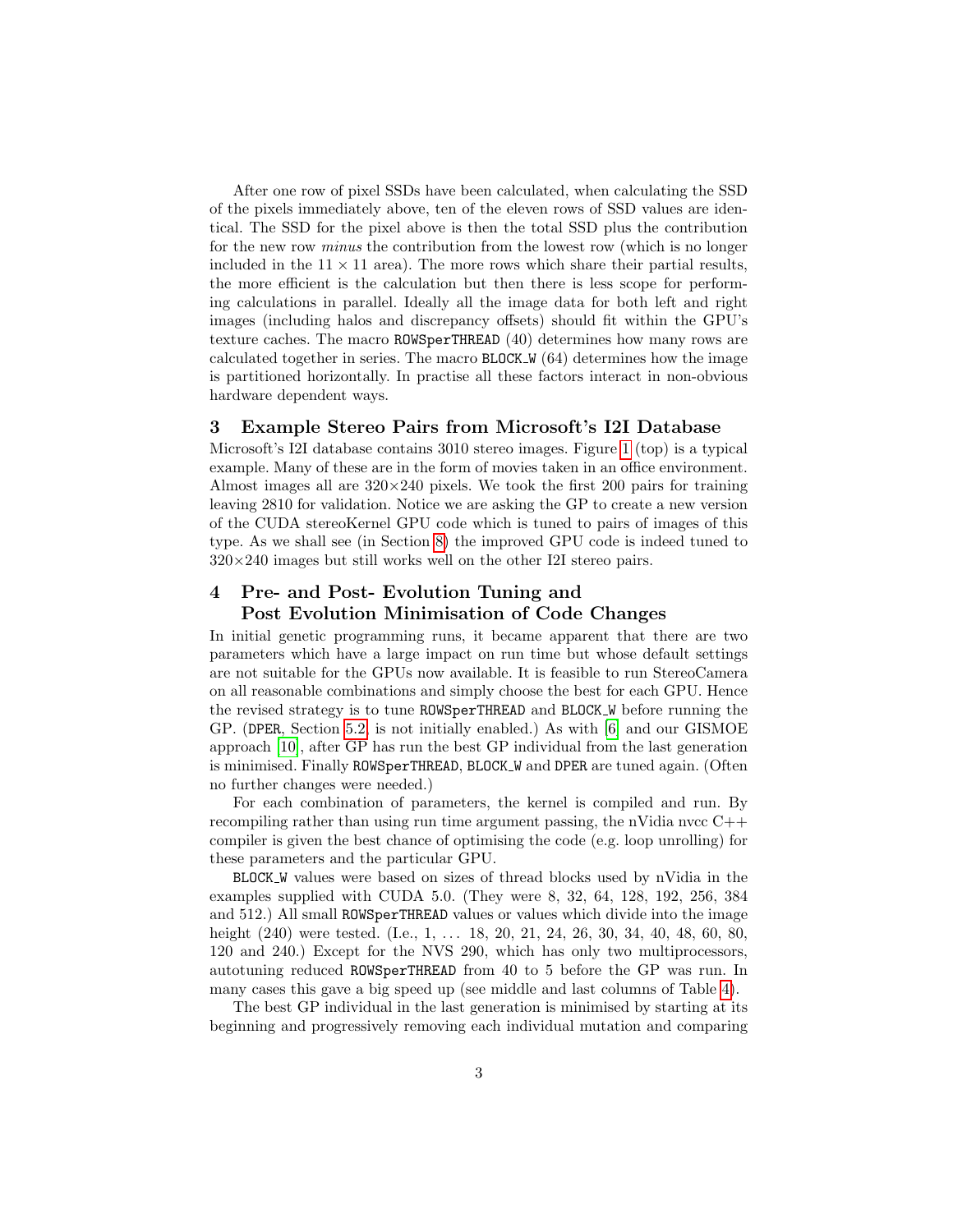the performance of the new kernel with the evolved one. For simplicity this is done on the last training stereo image pair. Unless the new kernel is worse the mutation is excluded permanently. To encourage removal of mutations with little impact, those that make less than 1% difference to the kernel timing are also removed.

## <span id="page-3-1"></span>5 Alternative Implementations 5.1 Avoiding Reusing Threads: XHALO

Each row of pixels is extended by five pixels at both ends. The original code reused the first ten threads of each block to calculate these ten halo values. Much of the kernel code is duplicated to deal with the horizontal halo. GPUs use SIMD parallel architectures, which means many identical operations can be run in parallel but if the code branches in different directions part of the hardware becomes idle. Thus diverting ten threads to deal with the halo causes all the remaining threads to become idle. Option XHALO allows GP to use ten additional threads which are dedicated to the halo. Thus each thread only deals with one pixel. In practise the net effect of XHALO is to disable the duplicated code so that instead of each block processing vertical stripes of 64 pixels, each block only writes stripes 54 pixels wide.

## <span id="page-3-0"></span>5.2 Parallel of Discrepancy offsets: DPER

The original code (Section [2\)](#page-1-1) steps through sequentially 51 displacements of the right image with respect to the left. Modern GPUs allow many more threads and often it is best to use more threads as it allows greater parallelism and may improve throughput by increasing the overlap between computation and  $I/O$ . Instead of stepping sequentially one at a time through the for loop controlling the displacement, the DPER option allows SSD values for multiple (e.g. 2, 3 or 4) displacements to be calculated in parallel. So instead of increasing the for loop control variable by one, it is incremented by the same amount (e.g. 2, 3 or 4). As well as increasing the number of threads, the amount of shared memory needed is also increased by the same factor. Nevertheless only one (the smallest) SSD value need be compared with the current smallest, so saving some I/O.

## 6 Parameters Accessible to Evolution

The GISMOE GP system [\[10\]](#page-11-9) was extended to allow not only code changes but also changes to C macro #defines. The GP puts the evolved values in a C #include .h file, which is complied along with the GP modified kernel code and the associated (fixed) host source code.

Table [2](#page-4-0) shows the twelve configuration parameters. Every GP individual chromosome starts with these 12 which are then followed by zero or more changes to the code.

#### 6.1 Fixed Configuration Parameters

OUT TYPE The return value should be in the range -1 to 50. Originally this is coded as a float. OUT TYPE gives GP the option of trying other types.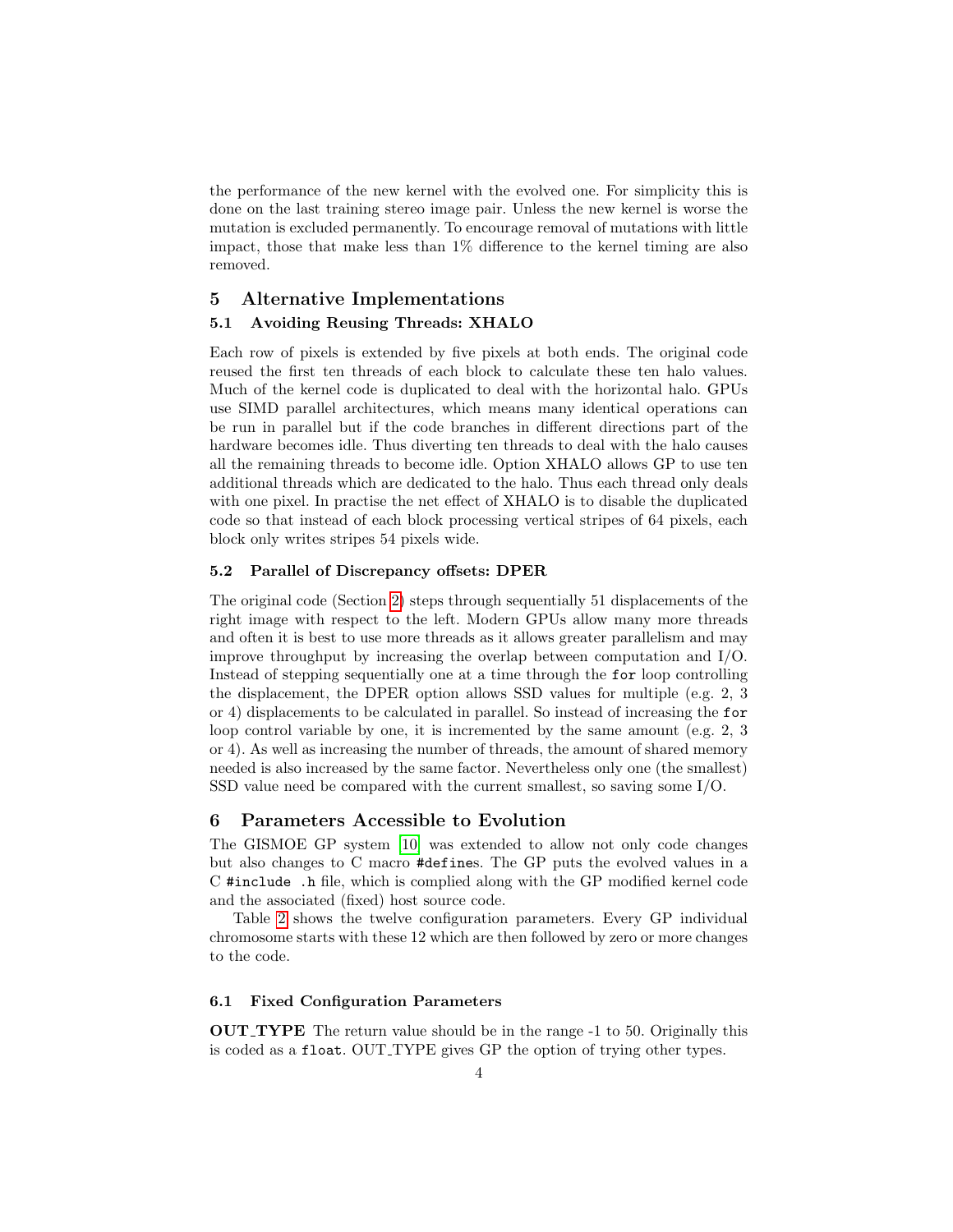| Name                                          | Default   | Options                              | Purpose              |
|-----------------------------------------------|-----------|--------------------------------------|----------------------|
| Cache preference                              | None      | None, Shared, L1, Equal              | L1 v. shared memory  |
| -Xptxas -dlcm                                 |           | $\cdot$ , ca, eg, cs, cv             | nvcc cache options   |
| <b>OUT_TYPE</b>                               | float     | float, int, short int, unsigned char |                      |
| STORE Pixel                                   | GLOBAL    | GLOBAL, SHARED, LOCAL                |                      |
| STORE_MinSSD                                  | GLOBAL    | GLOBAL, SHARED, LOCAL                |                      |
| <b>DPER</b>                                   | disabled  |                                      | Section 5.2          |
| <b>XHALO</b>                                  | disabled  |                                      | Section 5.1          |
| $-mul24(a,b)$                                 | $\_mul24$ | $-mul24$ , $*$                       | fast 24-bit multiply |
| GPtexturereadmode Normalized NormalizedFloat, |           |                                      | Section 6.1          |
|                                               | Float     | ElementType, no Textures             |                      |
| texturefilterMode                             | Linear    | Linear, Point                        |                      |
| textureaddressMode                            |           | Clamp, Mirror, Wrap                  |                      |
| texturenormalized                             |           | 0, 1                                 |                      |

<span id="page-4-0"></span>Table 2. Evolvable configuration macros and constants

<span id="page-4-2"></span>STORE disparityPixel and STORE disparityMinSSD disparityPixel and disparityMinSSD are major arrays in the kernel. Stam coded them to lie in the GPU's slow off chip global memory. These configuration options give evolution the possibility of trying to place them in either shared memory or in local memory. Where the compiler can resolve local array indexes, e.g. as a result of unrolling loops, it can use fast registers in place of local memory.

mul24 For addressing purposes, older GPU's included a fast 24 bit multiply instruction, which is heavily used in the original code. It appears that in the newer GPUs  $\text{cm}$  mul24 may actually be slower than ordinary (32 bit) integer multiply. Hence we give GP the option of replacing \_mul24.

<span id="page-4-1"></span>Textures CUDA textures are intimately linked with the GPU's hardware and provide a wide range of data manipulation facilities (normalisation, default values, control of boundary effects and interpolation) which the original code does not need but is obliged to use. The left and right image textures are principally used because they provide caching (which was not otherwise available on early generation GPUs.) We allowed the GP to investigate other texture options. Including not using textures. Some combinations are illegal but the host code gives sensible defaults in these cases.

#### <span id="page-4-3"></span>7 Evolvable Code

Following the standard GISMOE approach [\[10\]](#page-11-9), a grammar describing the legal changes to the kernel source code was automatically created from the human written source code. Due to the way Stam wrote his kernel (with all variables declared at the start) no mutation moves variables out of scope. Thus almost all GP created kernels compile, link and run. The only exception being two cases where GP created legal source code which provoked bugs in the nvcc 5.0 compiler. It is believed these bugs have been fixed in 5.5.

The source code, including XHALO and DPER (Sections [5.1](#page-3-1) and [5.2\)](#page-3-0), is automatically translated line by line into a BNF grammar (see Figure [2\)](#page-5-0). Notice the grammar is not generic, it represents only one program, stereoKernel, and variants of it. The grammar contains  $424$  rules,  $277$  represent fixed lines of  $C++$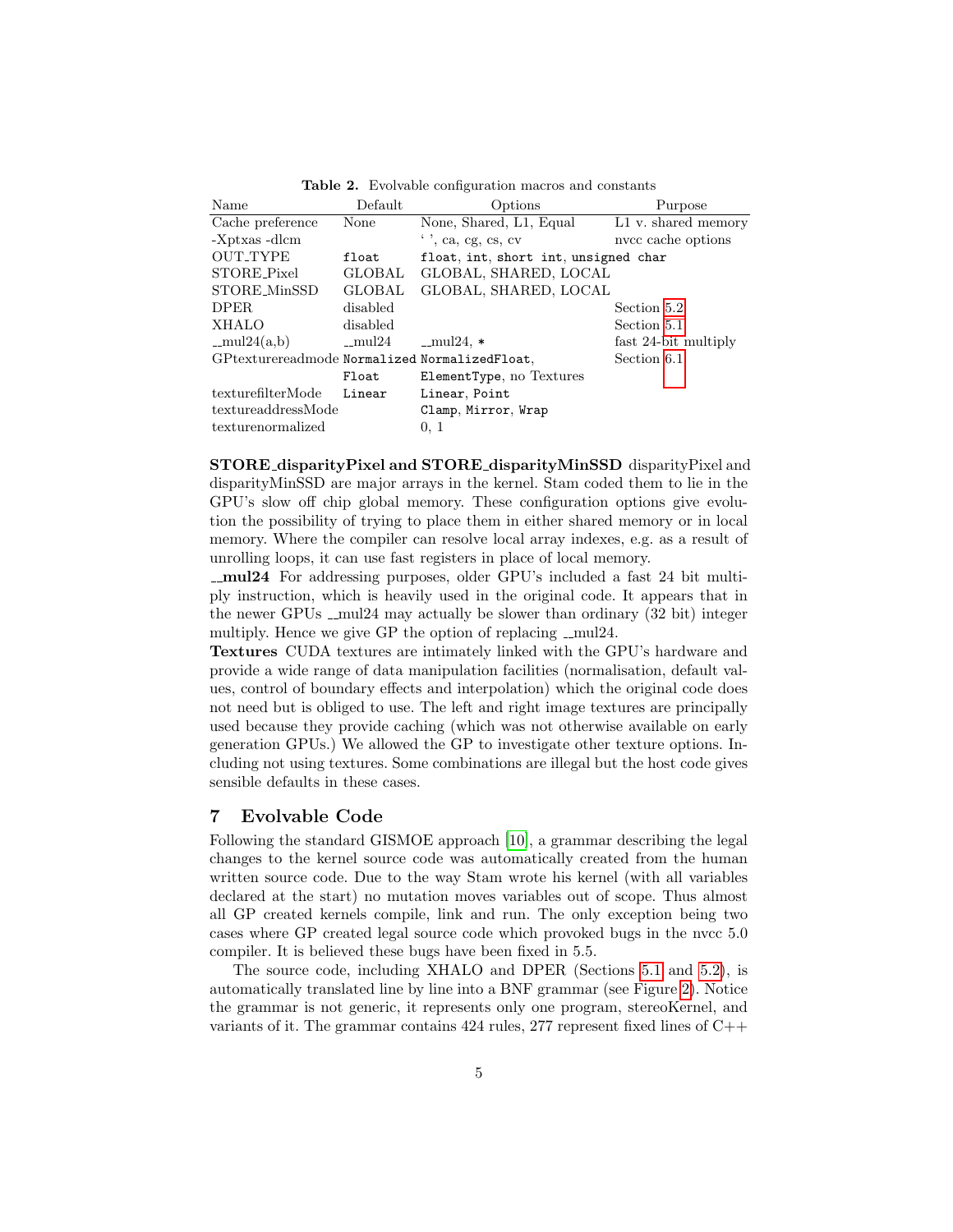```
\overline{\text{KStereo.cuh_159>}} ::= "{\n"
\langle K\text{Stereo.cuh_160}\rangle ::= "" \langle K\text{Stereo.cuh_160}\rangle "\n"
<_KStereo.cuh_160> ::= "init_disparityPixel(X,Y,i);"
\langleKStereo.cuh_161> ::= "" \langle_KStereo.cuh_161> "\n"
<_KStereo.cuh_161> ::= "init_disparityMinSSD(X,Y,i);"
```
<span id="page-5-0"></span>Fig. 2. Fragments of BNF grammar used by GP. Most rules are fixed but rules starting with  $\lt$ ,  $\lt$ IF<sub>-</sub>,  $\lt$ for1<sub>-</sub>,  $\lt$ pragma<sub>-</sub>, etc. can be manipulated using rules of the same type to produce variants of stereoKernel.

source code. There are 55 variable lines, 27 IF and 10 of each of the three parts of C for loops. There are also five CUDA specific types:

- pragma allows GP to control the nvcc compiler's loop unrolling. pragma rules are automatically inserted before each for loop but rely on GP to enable and set their values. Using the type constraints GP can either: remove it, set it to #pragma unroll, or set it to #pragma unroll  $n$  (where  $n$  is 1 to 11).
- optvolatile CUDA allows shared data types to be marked as volatile which influences the compiler's optimisation. As required by the CUDA compiler, the grammar automatically ensures all shared variables are either flagged as volatile or none are. The remaining three CUDA types apply to the kernel's header. optconst Each of kernel's scalar inputs can be separately marked as const.
- optrestrict All of the kernel's array arguments can be marked with \_restrict\_. This potentially helps the compiler to optimise the code. On the newest GPUs (SM 3.5) optrestrict allows the compiler to access read only arrays via a read only cache. Since both only apply if all arrays are marked **\_restrict** \_\_, the grammar ensures they all are or none are.
- launchbounds is again a CUDA specific aid to code optimisation. By default the compiler must generate code that can be run with any numbers of threads. Since GP knows how many threads will be used, specifying it via  $\Box$ launch bounds $\Box$ gives the compiler the potential of optimising the code.  $\Box$  launch bounds takes an optional second argument. How it is used is again convoluted, but the grammar allows GP to omit it, or set it to 1, 2, 3, 4 or 5.

#### 7.1 Initial Population

Each member of the initial population is unique. They are each created by selecting at random one of the 12 configuration constants (Table [2\)](#page-4-0) and setting it at random to one of its non-default values. As the population is created it becomes harder to find unique mutations and so random code changes are included as well as the configuration change. Table [3](#page-7-2) summarises the GP parameters.

#### 7.2 Weights

Normally each line of code is equally likely to be modified. However, only as part of creating the initial population, the small number of rules in the kernel header (i.e. launchbounds, optrestrict, optconst and optvolatile) are 1000 times more likely to be changed than the other grammar rules. (Forcing each member of the GP population to be unique is only done in the initial population.)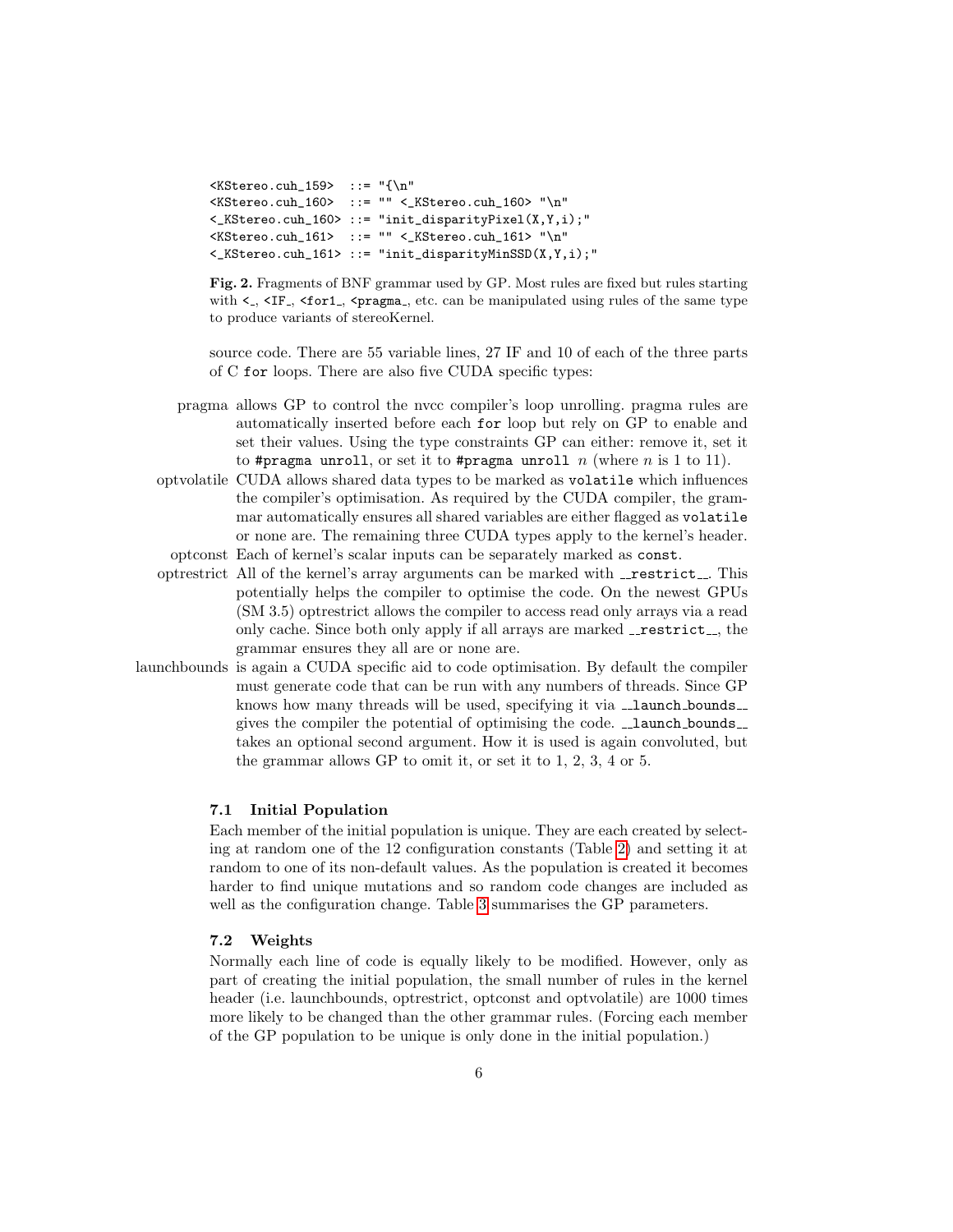#### <span id="page-6-0"></span>7.3 Mutation

Half of mutations are made to the configuration parameters (Table [2\)](#page-4-0). In which case one of the 12 is chosen uniformly at random and its current value is replaced by another of its possible values again chosen uniformly at random. For the code, we use the three GISMOE mutations: delete a line of code, replace a line and insert a line [\[10\]](#page-11-9). The additional lines of code are not random but are copied from stereoKernel itself. This is like [\[6\]](#page-11-5) except we use the grammar.

#### <span id="page-6-1"></span>7.4 Crossover

As in the GISMOE frame work [\[10\]](#page-11-9), crossover creates a new GP individual from two different members of the better half of the current population. The child inherits each of the 12 fixed parameters (Table [2\)](#page-4-0) at random from either parent (uniform crossover [\[20\]](#page-11-19)). Whereas in [\[10\]](#page-11-9) we used append crossover, which deliberately increases the size of the offspring, here, on the variable length part of the genome, we use an analogue of Koza's tree GP crossover [\[21\]](#page-11-20). Two crossover points are chosen uniformly at random. The part between the 2 crossover points of the first parent is replaced by the mutations between the two crossover points of the second parent to give a single child. On average, this gives no net change in length.

#### 7.5 Fitness

To avoid over fitting and to keep run times manageable, each generation one of the two hundred training images pairs is chosen [\[22\]](#page-11-21). Each GP modified kernel in the population is tested on that image pair.

<span id="page-6-2"></span>CUDA memcheck and Loop Overruns Normally each GP modified kernel is run twice. The first time it is run with CUDA memcheck and with loop over run checks enabled. If no problems are reported by CUDA memcheck and the kernel terminates normally (i.e. without exceeding the limit on loop iterations) it is run a second time without these debug aids. Both memcheck and counting loop iterations impose high overheads which make timing information unusable. Only in the second run are the timing and error information used as part of fitness. If the GP kernel fails in either run, it is given such a large penalty, that it will not be a parent for the next generation.

When loop timeouts are enabled, the GP grammar ensures that each time a  $C++$  for loop iterates a per thread global counter is incremented. If the counter exceeds the limit, the loop is aborted and the kernel quickly terminates. If any thread reaches its limit, the whole kernel is treated as if it had timed out. The limit is set to  $100 \times$  the maximum reasonable value for a good kernel.

Timing Each of the Multiprocessors (MPs) within the GPU chip has its own independent clock. To get a robust timing scheme, each kernel block records both its own start and end times and the MP unit it is running on. After the kernel has finished, for each MP, the end time of the last block to use it and the start time of the first block to use it are subtracted to give the accurate duration of usage for each MP. The total duration of the kernel is the longest time taken by any of the MPs used.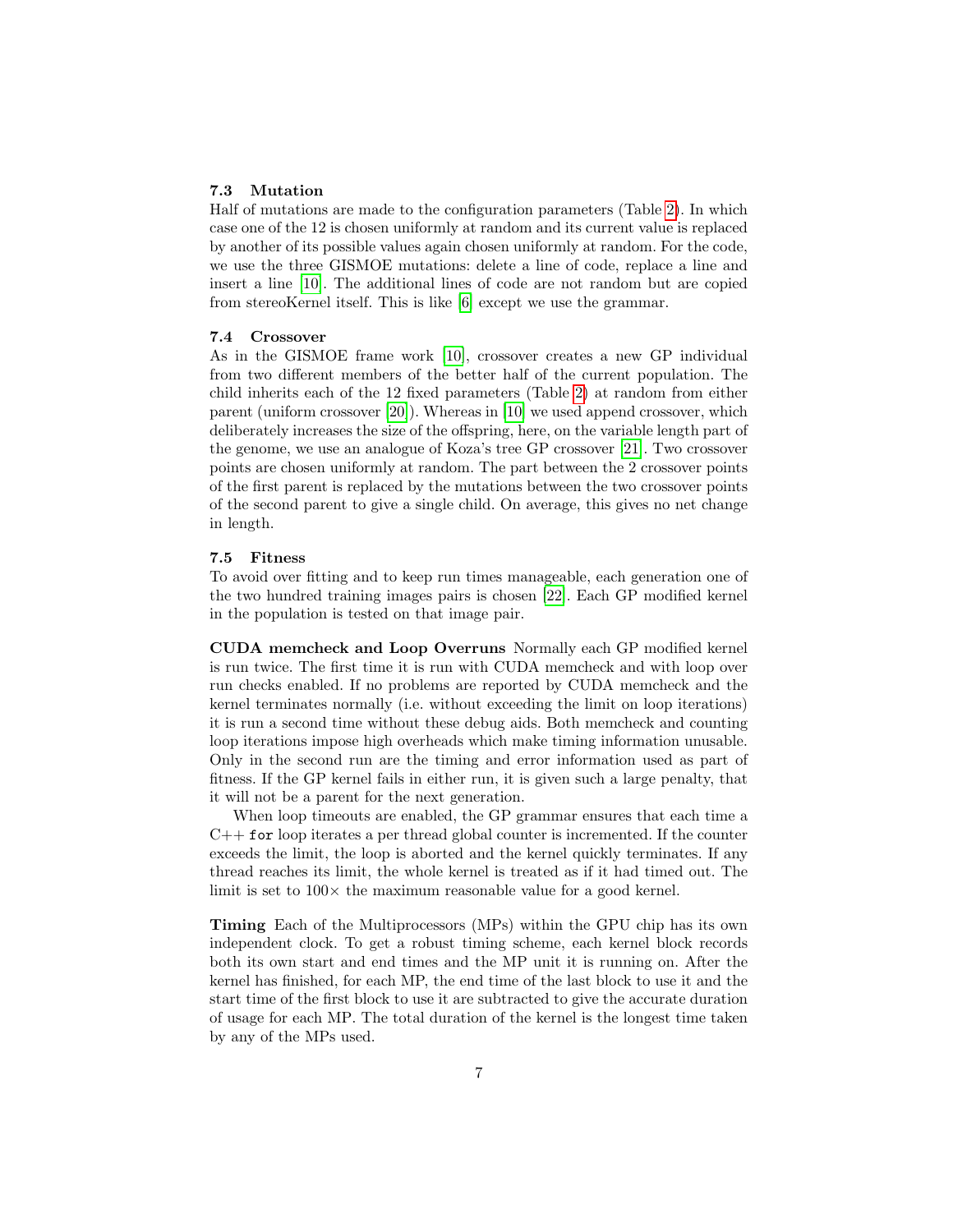<span id="page-7-2"></span>Table 3. Genetic programming parameters for improving stereoKernel

|             | Representation: Fixed list of 12 parameter values (Table 2) followed by variable list of |
|-------------|------------------------------------------------------------------------------------------|
|             | replacements, deletions and insertions into BNF grammar                                  |
| Fitness:    | Run on a randomly chosen $320 \times 240$ monochrome stereo image pair.                  |
|             | Compare answer $\&$ run time with original.                                              |
| Population: | Panmictic, non-elitist, generational. 100 members.                                       |
| Parameters: | Initial population of random single mutants heavily weighted towards                     |
|             | the kernel header and shared variables. 50% truncation selection.                        |
|             | $50\%$ crossover, $50\%$ mutation. No size limit. 50 generations.                        |
|             |                                                                                          |

<span id="page-7-0"></span>**Table 4.** Mean speed across all 2516 I2I 320 $\times$ 240 stereo image pairs.  $\pm$  is standard deviation. Times in microseconds. In all cases tuning leaves BLOCK W as 64. Tuning NVS 290 increases ROWSperTHREAD from 40 to 120, otherwise pretuning reduces it to 5. Post GP tuning leaves ROWSperTHREAD as 5, except C2050 (14) and GTX 580 (15).

| GPU name              | Original        | Pretuned        | Ratio            | GP            | Speedup          |
|-----------------------|-----------------|-----------------|------------------|---------------|------------------|
| Quadro NVS 290        | $27402 \pm 116$ | $26019 \pm 152$ |                  |               | $1.053 \pm 0.01$ |
| GeForce GTX 295       | $5448 + 14$     | $1518 + 4$      |                  |               | $3.589 \pm 0.01$ |
| Tesla T <sub>10</sub> | $5256+12$       | $1436 + 3$      | $3.661 + 0.01$   | $1359 \pm 38$ | $3.861 \pm 0.11$ |
| Tesla C2050           | $4632 + 25$     | $3017 + 15$     | $1.535 + 0.01$   | $1130 \pm 5$  | $4.099 \pm 0.02$ |
| GeForce GTX 580       | $3077 + 21$     | 6<br>$1650+$    | $1.865 \pm 0.01$ | $722 + 29$    | $4.248 \pm 0.17$ |
| Tesla K20c            | $4362 + 21$     | $1839 + 18$     | $2.373 + 0.03$   | $638 + 1$     | $6.837 \pm 0.04$ |

Error For each pixel in the left image the value returned by the GP modified kernel is compared with that given by the un-modified kernel. If they are different a per pixel penalty is added to the total error.

If the unmodified kernel did not return a value the value returned by the GP kernel is also ignored. Otherwise, if the GP failed to set a value for a pixel, it gets a penalty of 200. If the GP value is infinite or otherwise outside the range of expected values  $(0.50)$  it attracts a penalty of 100. Otherwise the per pixel penalty is the absolute difference between the original value and the GP's value.

#### 7.6 Selection

As with the GISMOE framework [\[10\]](#page-11-9) at the end of each generation we compare each mutant with the original kernel's performance on the same test case and only allow it to be a parent if it does well. In detail, it must be both faster and be, on average, not more than 6.0 per pixel different from the original code's answer. However mostly the evolved code passes both tests. At the end of each generation the population is sorted first by their error and then by their speed. The top 50% are selected to be parents of the next generation. Each selected parent creates one child by mutation (Section [7.3\)](#page-6-0) and another by crossover with another selected parent (Section [7.4\)](#page-6-1). The complete GP parameters are summarised in Table [3.](#page-7-2)

#### <span id="page-7-1"></span>8 Results

Table [4](#page-7-0) gives the speed up for six types of GPUs. By reducing ROWSperTHREAD from the original 40 to 5, pretuning (Section [4\)](#page-2-0) itself gave considerable speed ups (columns 4-5 in Table [4\)](#page-7-0). However for NVS 290, tuning ROWSperTHREAD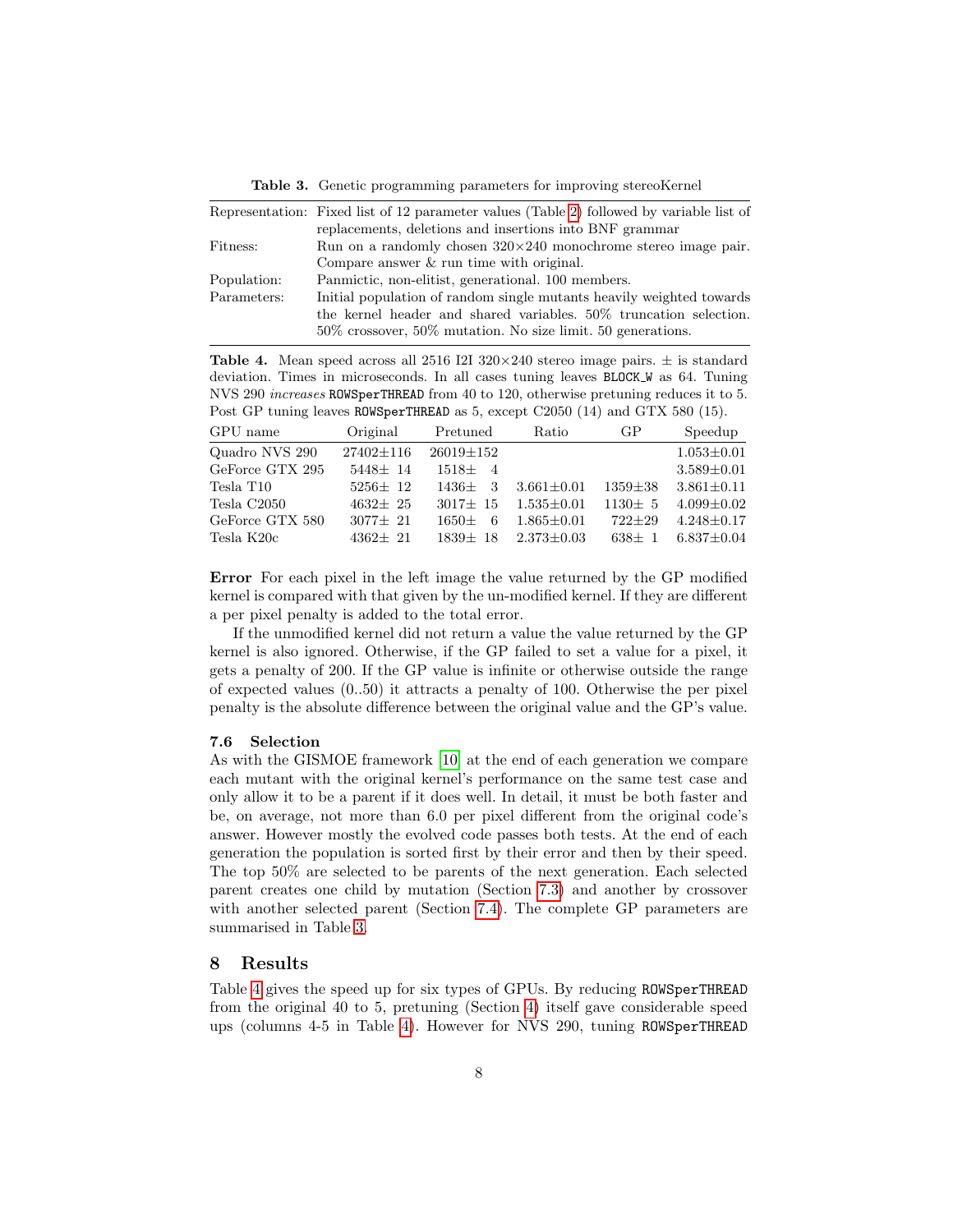Table 5. Numbers of most popular of each of the evolvable configuration macros and constants (Table [2\)](#page-4-0) in the last breeding population.

| Fixed mutation                                                                | Tesla T10 |     | Tesla C2050   |     | <b>GTX 580</b> |     | Tesla K20c    |     |
|-------------------------------------------------------------------------------|-----------|-----|---------------|-----|----------------|-----|---------------|-----|
| Cache                                                                         | None      | 62  | L1            | 52  | L1             | 66  | None          | 48  |
| -Xptxas -dlcm                                                                 | ca        | 84  | not used      | 50  | cg             | 42  | not used      | 32  |
| <b>OUT_TYPE</b>                                                               | float     | 100 | float         | 74  | float          | 76  | float         | 48  |
| STORE_Pixel                                                                   | LOCAL     | 100 | <b>LOCAL</b>  | 100 | LOCAL          | 76  | <b>GLOBAL</b> | 70  |
| STORE_MinSSD                                                                  | SHARED    | 100 | <b>SHARED</b> | 100 | <b>SHARED</b>  | 56  | SHARED        | 76  |
| <b>DPER</b>                                                                   | disabled  | 100 | disabled      | 100 | used           | 100 | used          | 100 |
| <b>XHALO</b>                                                                  | disabled  | 100 | used          | 100 | used           | 100 | used          | 100 |
| $-mul24(a,b)$                                                                 | $-mul24$  | 100 | $\ast$        | 100 | $\ast$         | 70  | $-mul24$      | 98  |
| GPtexturereadmode Normalized 100 Normalized 100 Normalized 100 Normalized 100 |           |     |               |     |                |     |               |     |
| texturefilterMode                                                             | Linear    | 100 | Linear        | 100 | Linear         | 100 | Linear        | 100 |
| texturenormalized                                                             | default   | 82  | default       | 80  | default        | 72  | default       | 72  |
| textureaddressMode                                                            | Wrap      | 40  | Clamp         | 66  | Mirror         | 42  | Mirror        | 48  |

increased it from 40 to 120 but only gave a modest improvement (last columns in Table [4\)](#page-7-0). In all cases the original value of  $BLOCK_W$  (64) was optimal.

With CUDA 5.0 memcheck (Section [7.5\)](#page-6-2), it proved impossible to keep the NVS 290 and GTX 295 operational for a complete GP run. Despite hardware monitoring, the problem remained non-reproducible. It is thought with more recent hardware, memcheck is able to catch and prevent problems caused by incorrect array indexes but on the NVS 290 and GTX 295 GPUs (with nVidia driver 310.40) incorrect program operation eventually lead to hardware lock up. This is at odds with our earlier successful use of GP on the GTX 295, where we had explicitly caught out-of-range indexes [\[4\]](#page-11-3). Hence it might have been better to provide our own array bounds index checking. In Table [4](#page-7-0) the "GP" columns for the NVS 290 and GTX 295 rows are blank and the last column refers to the speed up achieved by tuning ROWSperTHREAD and BLOCK W.

With the four more modern GPUs, the best individual from the last generation (50) was minimised to remove unneeded mutations and retuned (Section [4\)](#page-2-0). This resulted in reductions in length: T10  $31\rightarrow 14$ , C2050  $17\rightarrow 10$ , GTX580  $26 \rightarrow 13$  and K20c  $29 \rightarrow 10$ . The speeds of the re-tuned kernels are given in Table [4](#page-7-0) under heading "GP". In each case this gave a significant speed up (last column of Table [4\)](#page-7-0) compared to both the original kernel and the original kernel with the best ROWSperTHREAD setting. The speedup of the improved K20c kernel on all of the I2I stereo images is given in Figure [3.](#page-9-0) The speed up for the other five GPUs varies in a similar way to the K20c. Finally, notice typically there is very little difference in performance across the images of the same size and shape as the training data (see  $\pm$  columns in Table [4\)](#page-7-0).

#### 8.1 GP better than Random Search

In the case of the K20c Tesla, the GP was run again for the same number of evaluations, the same population size, the same number of generations but with random selection of parents. The best in the whole run of 50 generations of random search is exceeded by the best in the third and subsequent GP generations.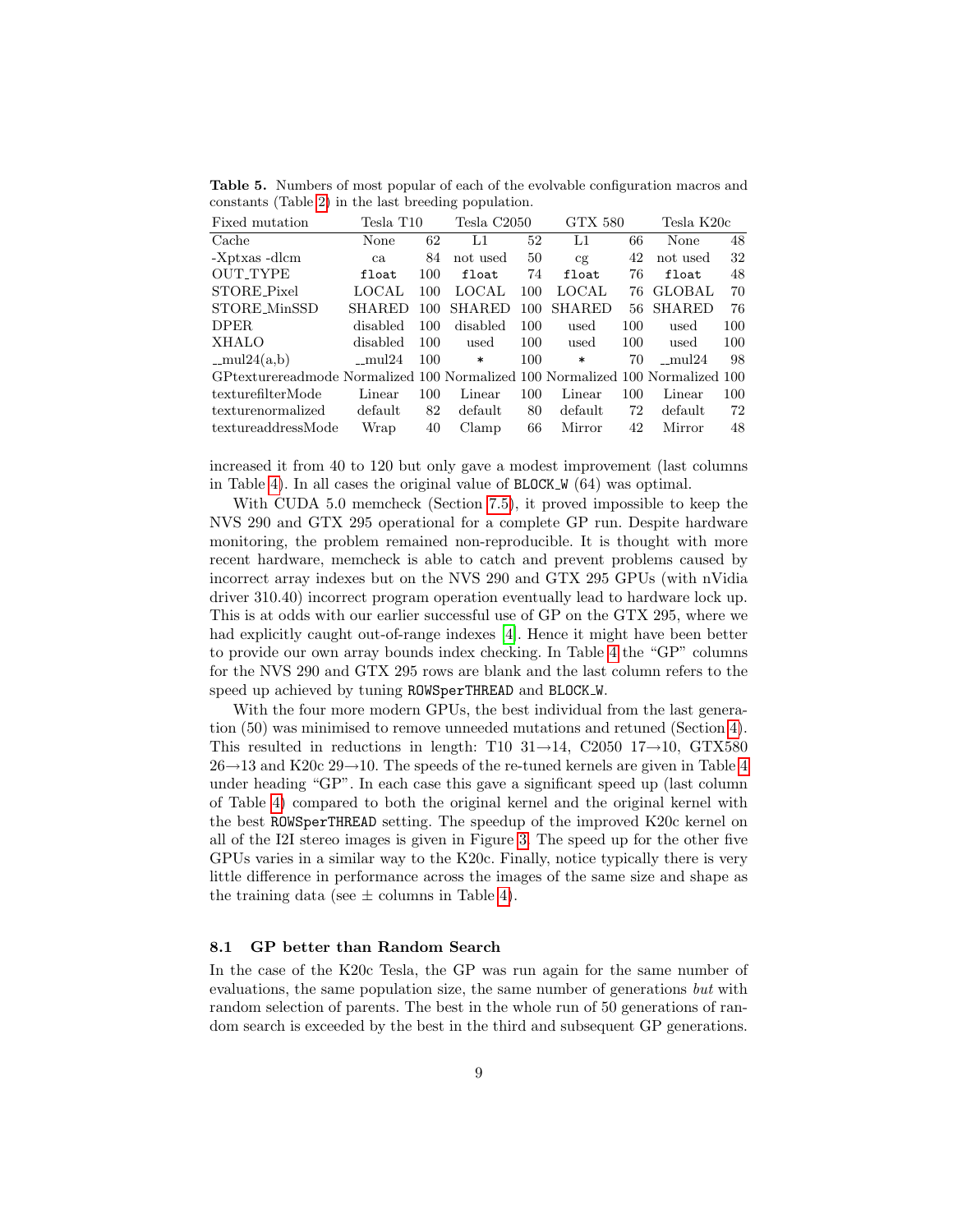

<span id="page-9-0"></span>Fig. 3. Performance of GP improved K20c Tesla kernel on all 3010 stereo pairs in Microsoft's I2I database relative to original kernel on the same image pair on the same GPU. Fifty of first 200 pairs used in training. The evolved kernel is always much better, especially on images of the same size and shape as it was trained on.

## 9 Evolved Tesla K20c CUDA Code

The best of generation 50 individual changes 6 of the 12 fixed configuration parameters (Table [2\)](#page-4-0) and includes 23 grammar rule changes. After removing less useful components (Section [4\)](#page-2-0) four configuration parameters were changed and there were six code changes. See Figures [4](#page-10-0) and [5.](#page-10-1)

DPER is enabled and the new kernel calculates two disparity values in parallel, Section [5.2.](#page-3-0) disparityPixel and disparityMinSSD are stored in shared memory, Section [6.1](#page-4-2) and XHALO is enabled, Section [5.1.](#page-3-1)

The final code changes, Figure [5,](#page-10-1) are:

- disable volatile, Section [7.](#page-4-3)
- insert #pragma unroll 11 before the for loop that steps through the ROWSperTHREAD - 1 other rows (Section [2\)](#page-1-1).
- insert #pragma unroll 3 before the for loop that writes each of the ROWS perTHREAD rows of disparityPixel from shared to global memory. Its not clear why evolution chose to ask the nvcc compiler to unroll this loop (which is always executed 5 times) only 3 times. But then when nvcc decides to do loop unrolling is obscure anyway.
- Mutation < KStereo.cuh 161>+< KStereo.cuh 224> causes line 224 to be inserted before line 161. Line 224 potentially updates local variable ssd, however ssd is not used before the code which initialises it. It is possible that compiler spots that the mutated code cannot affect anything outside the kernel and simply optimises it away. During minimisation removing it gave a kernel whose run time was exactly on the removal threshold.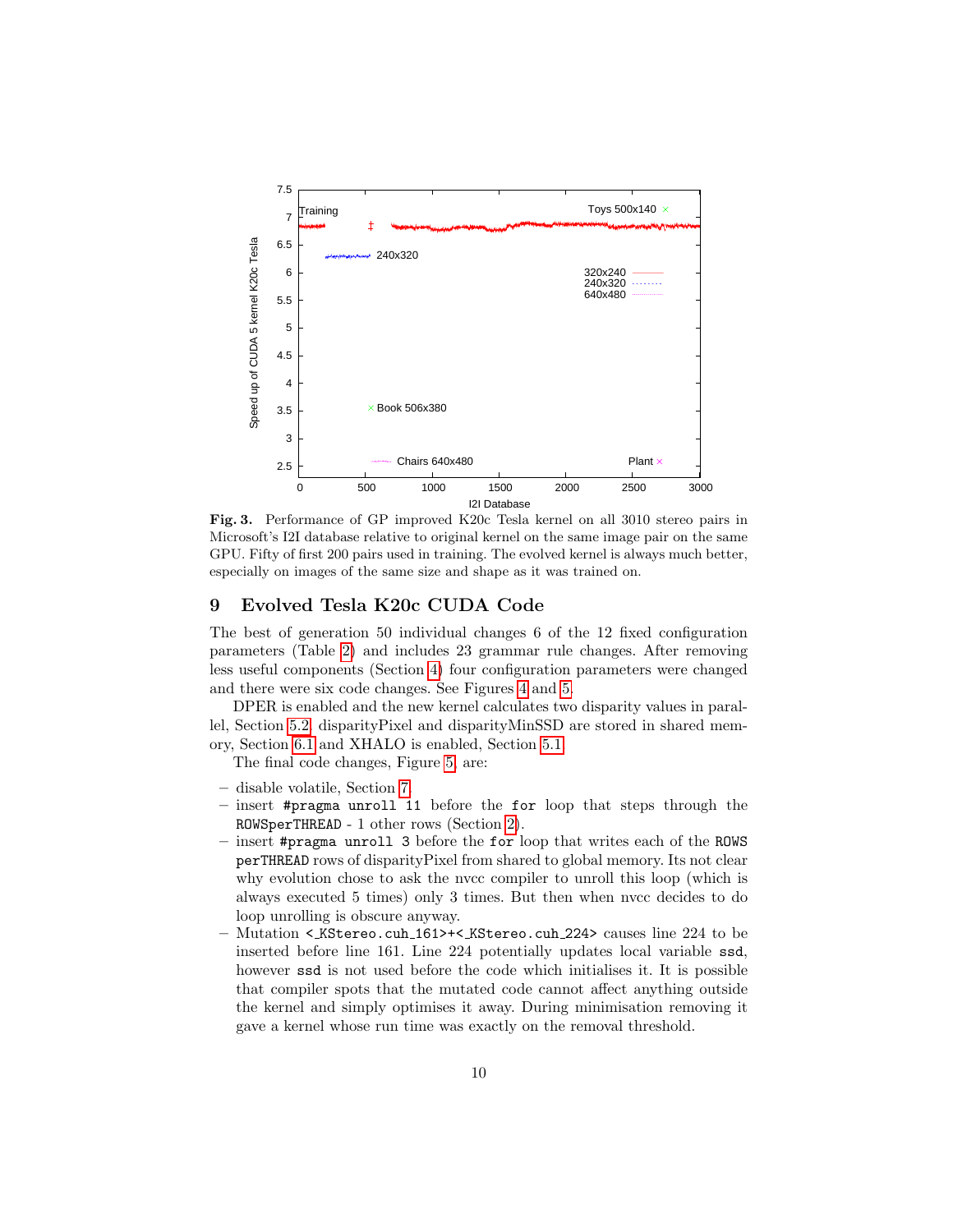```
DPER=1 STORE disparityMinSSD=SHARED XHALO=1 STORE disparityPixel=SHARED
<pragma KStereo.cuh 359><pragma K3> < KStereo.cuh 161>+< KStereo.cuh 224>
< KStereo.cuh 348> <optvolatile KStereo.cuh 86>
<pragma KStereo.cuh 262><pragma K11> <IF KStereo.cuh 326><IF KStereo.cuh 154>
```
<span id="page-10-0"></span>Fig. 4. Best GP individual in generation 50 of K20c Tesla run after minimising, Section [4,](#page-2-0) removed less useful components. (Auto-tuning made no further improvements.)

```
int * _restrict_ disparityMinSSD, //Global disparityMinSSD not kernel argument
volatile extern __attribute__((shared)) int col_ssd[];
volatile int* const reduce_ssd = kcol\_ssd[(64) *2 -64];
#pragma unroll 11
if(X < width \& Y < height) \text{ replaced by if (dblockIdx == 0)}\textcolor{red}{\text{--}syncthreads}(#pragma unroll 3
```
<span id="page-10-1"></span>Fig. 5. Evolved changes to K20c Tesla StereoKernel. (Produced by GP grammar changes in Figure [4\)](#page-10-0). Highlighted code is inserted. Code in italics is removed. For brevity, except for the kernel's arguments, disparityPixel and disparityMinSSD changes from global to shared memory are omitted.

- Mutation <IF\_KStereo.cuh\_326><IF\_KStereo.cuh\_154> replaces  $X \leq$  width && Y  $\leq$  height by dblockIdx==0. This replace a complicated expression by a simpler one, which itself has no effect on the logic since both are always true. In fact, given the way  $if(dblockIdx==0)$  is nested inside another if, the compiler may optimise it away entirely.
- $-$  delete  $\sqrt{2}$  syncthreads() on line 348.  $\sqrt{2}$  syncthreads() forces all threads to stop and wait until all reach it. Line 348 is at the end of code which may update shared variables disparityPixel and disparityMinSSD. In effect GP has discovered it is safe to let other threads proceed since they will not use the same shared variables before meeting other \_syncthreads().

## 10 Conclusions

Correctly tuning one (originally hard coded) constant immediately gave speed ups of between 5% and a factor or 3.6 (median 2.1) (see Table [4\)](#page-7-0). In all cases, where genetic programming was able to run, it was able to build on this. Not only are the newer GPUs faster in themselves but the speed up achieved by GP was also larger on the newer GPUs. With final speed up varying from 5% for the oldest (which was contemporary with the original code) to a factor of more than 6.8 for the newest (median 4.0).

Future new requirements of StereoCamera might be dealing with: colour, moving images (perhaps with time skew), larger images, greater frame rates and running on mobile robots, 3D telephones, virtual reality gamesets or other low energy portable devices. We can hope our GP system could be used to automatically create new versions tailored to new demands and new hardware.